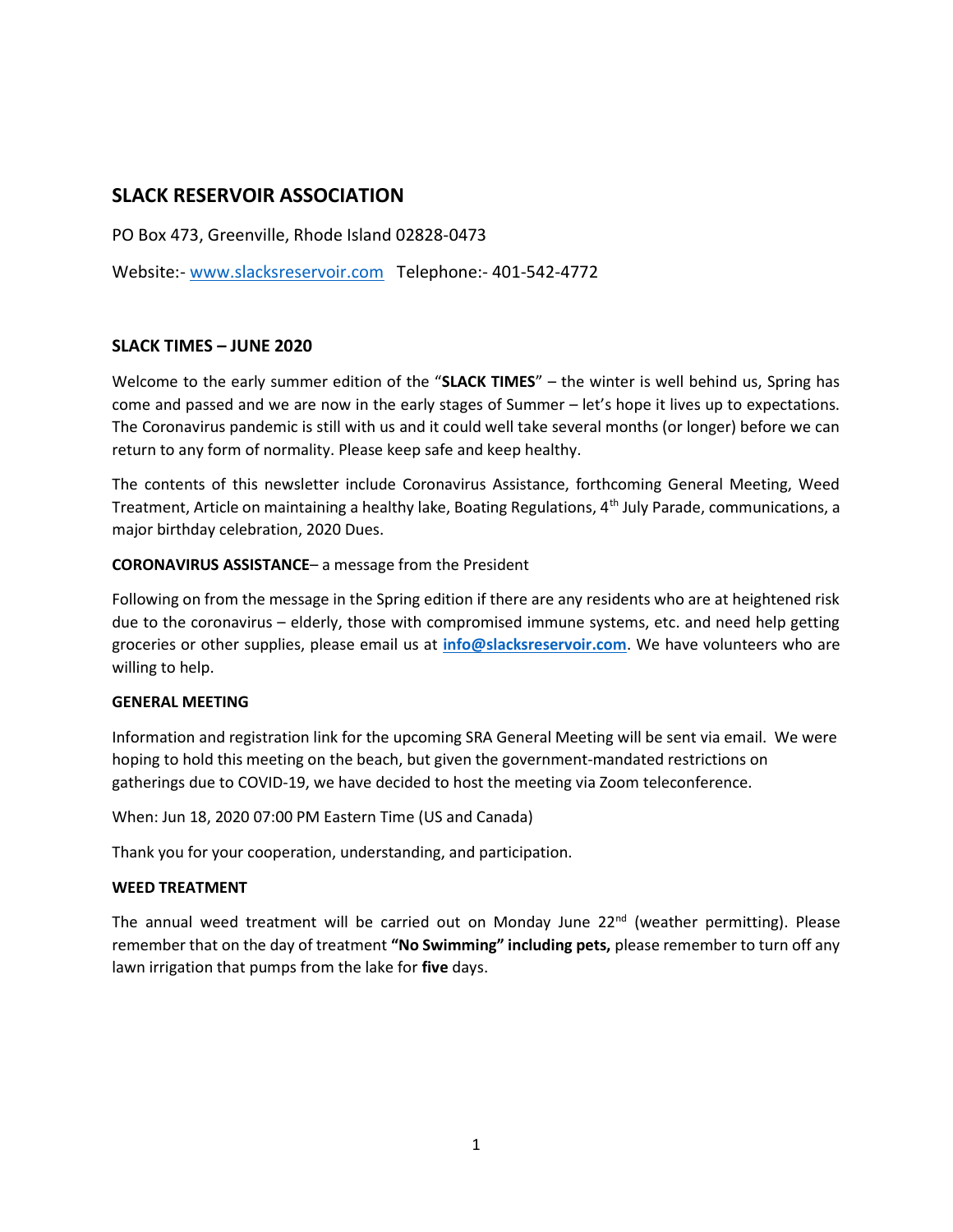#### FALLEN TREES AND REMOVAL

Board Members would welcome any help from residents in removing fallen trees from the lake during June. Please contact the President or any Board member.

Please note that trees which have fallen into the lake from a resident's property (this includes both rental and investment properties) is the **home owner's responsibility** to make arrangements for their removal at the earliest opportunity.

## STEPS WE CAN TAKE TO PROTECT SLACKS RESERVOIR from Lynne Wilson

Some ideas from our friends in Maine on some measures which has helped them to improve their lake environment. The article is published by the Lakes Environmental Association and is available on line at https://mainelakes.org/lake-health/what-you-can-do/top-10-ways-to-protect-your-land-and-lake/ – it makes a very interesting and informative read.

# BOATING NEWS – Summer of the Pandemic by Kathleen Gustafson

During this time of pandemic we are reminded how important safety is and how to achieve it by working closely together. As we enter the summer of 2020, I would like to ask for everyone's cooperation so that we can enjoy another safe summer on our lake. We can accomplish this by being mindful of the following:

The Rhode Island Boating Laws require that anyone born on or after January 1, 1986 MUST take the free online boater safety course at www.boat-ed.com in order to get certified. I would also like to remind all boat owners that they should maintain adequate insurance coverage and that boats and operators should be registered and licensed in accordance with the requirements of the State of Rhode Island DEM.

Slack Reservoir Boating Rules and Regulations should be reviewed before engaging in any activity on our lake and can be found on our website at www.slacksreservoir.com.

We have specific rules which apply to our lake. The maximum speed limit is 35 mph. Non-motorized vessels have the right of way. Motorized vessels should steer clear and avoid creating a wake that could endanger others. PFD's should be kept onboard, one per person. Please note that travel on the lake should be counter clock wise.

The 2020 Slack Reservoir boat stickers should be clearly displayed on all of your vessels so that we can identify those who do not belong on the lake.

Music and voices from your property and on the water should be kept at a reasonable level. Please watch your language, sound carries.

Wildlife should never be disturbed or injured.

Together we can be safe, protect ourselves and our environment and have a whole lot of fun at the same time. Thank you and stay safe!